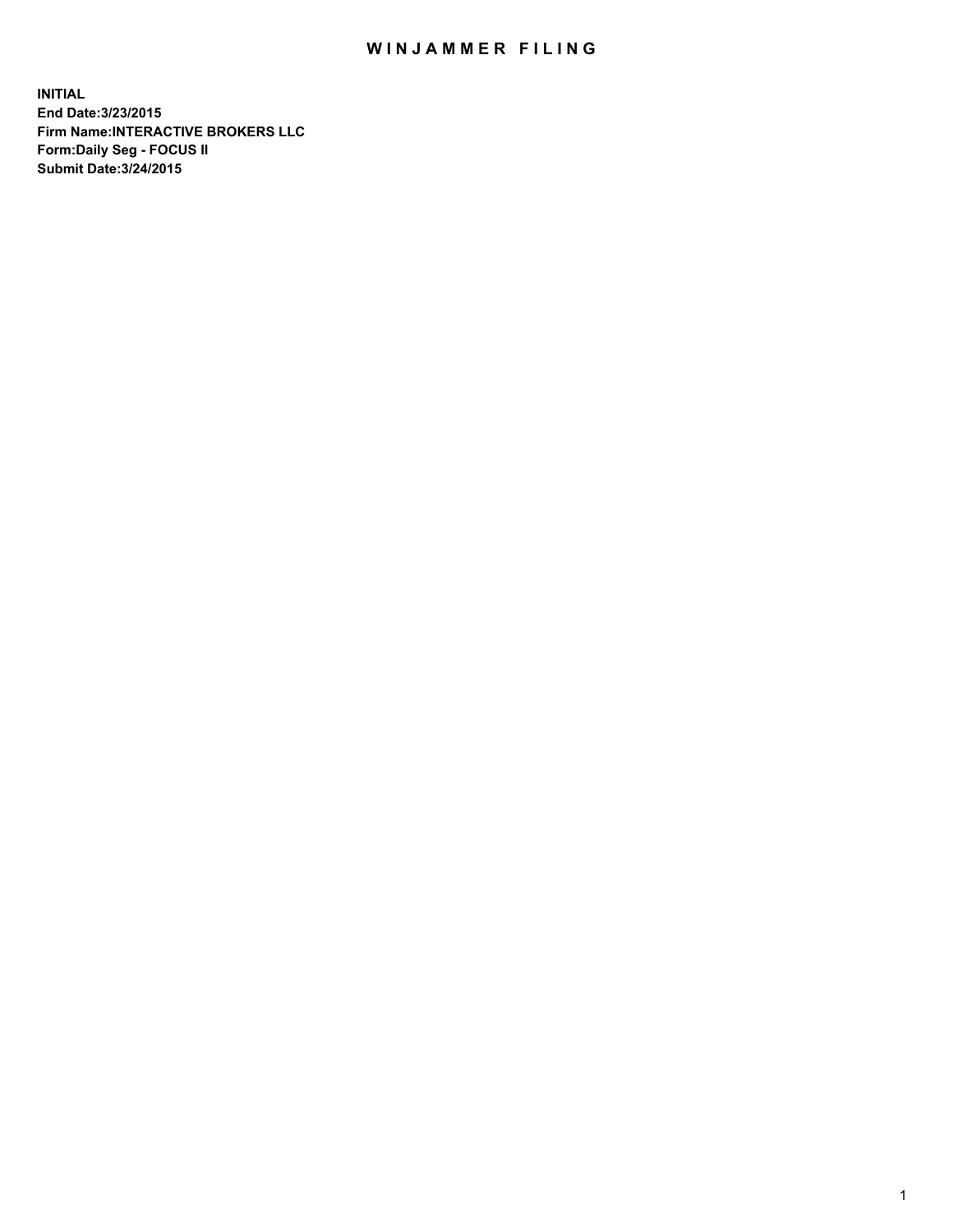## **INITIAL End Date:3/23/2015 Firm Name:INTERACTIVE BROKERS LLC Form:Daily Seg - FOCUS II Submit Date:3/24/2015 Daily Segregation - Cover Page**

| Name of Company                                                                   | <b>INTERACTIVE BROKERS LLC</b> |
|-----------------------------------------------------------------------------------|--------------------------------|
| <b>Contact Name</b>                                                               | <b>Michael Ellman</b>          |
| <b>Contact Phone Number</b>                                                       | 203-422-8926                   |
| <b>Contact Email Address</b>                                                      | mellman@interactivebrokers.co  |
|                                                                                   | $\underline{\mathbf{m}}$       |
|                                                                                   |                                |
| FCM's Customer Segregated Funds Residual Interest Target (choose one):            |                                |
| a. Minimum dollar amount: ; or                                                    | <u>0</u>                       |
| b. Minimum percentage of customer segregated funds required:% ; or                | 0                              |
| c. Dollar amount range between: and; or                                           | <u>155,000,000 245,000,000</u> |
| d. Percentage range of customer segregated funds required between:% and%.         | 00                             |
| FCM's Customer Secured Amount Funds Residual Interest Target (choose one):        |                                |
| a. Minimum dollar amount: ; or                                                    | <u>0</u>                       |
| b. Minimum percentage of customer secured funds required:% ; or                   | 0                              |
| c. Dollar amount range between: and; or                                           | 80,000,000 120,000,000         |
| d. Percentage range of customer secured funds required between:% and%.            | 0 <sub>0</sub>                 |
|                                                                                   |                                |
| FCM's Cleared Swaps Customer Collateral Residual Interest Target (choose one):    |                                |
| a. Minimum dollar amount: ; or                                                    | $\overline{\mathbf{0}}$        |
| b. Minimum percentage of cleared swaps customer collateral required:% ; or        | 0                              |
| c. Dollar amount range between: and; or                                           | 0 <sub>0</sub>                 |
| d. Percentage range of cleared swaps customer collateral required between:% and%. | 0 <sub>0</sub>                 |
|                                                                                   |                                |
| Current ANC:on                                                                    | 2,454,625,326 23-MAR-2015      |
| <b>Broker Dealer Minimum</b>                                                      | 266,067,414                    |
| Debit/Deficit - CustomersCurrent AmountGross Amount                               |                                |
| Domestic Debit/Deficit                                                            | 3,065,752                      |
| Foreign Debit/Deficit                                                             | 4,792,2270                     |
| Debit/Deficit - Non CustomersCurrent AmountGross Amount                           |                                |
| Domestic Debit/Deficit                                                            | 0 <sub>0</sub>                 |
| Foreign Debit/Deficit                                                             | 0 <sub>0</sub>                 |
| Proprietary Profit/Loss                                                           |                                |
| Domestic Profit/Loss                                                              | <u>0</u>                       |
| Foreign Profit/Loss                                                               | $\underline{\mathbf{0}}$       |
| Proprietary Open Trade Equity                                                     |                                |
| Domestic OTE                                                                      | <u>0</u>                       |
| Foreign OTE                                                                       | <u>0</u>                       |
| <b>SPAN</b>                                                                       |                                |
| <b>Customer SPAN Calculation</b>                                                  | 1,268,699,871                  |
| Non-Customer SPAN Calcualation                                                    | 19,686,101                     |
| <b>Proprietary Capital Charges</b>                                                | 0                              |
| Minimum Dollar Amount Requirement                                                 | 20,000,000 [7465]              |
| Other NFA Dollar Amount Requirement                                               | 22,188,385 [7475]              |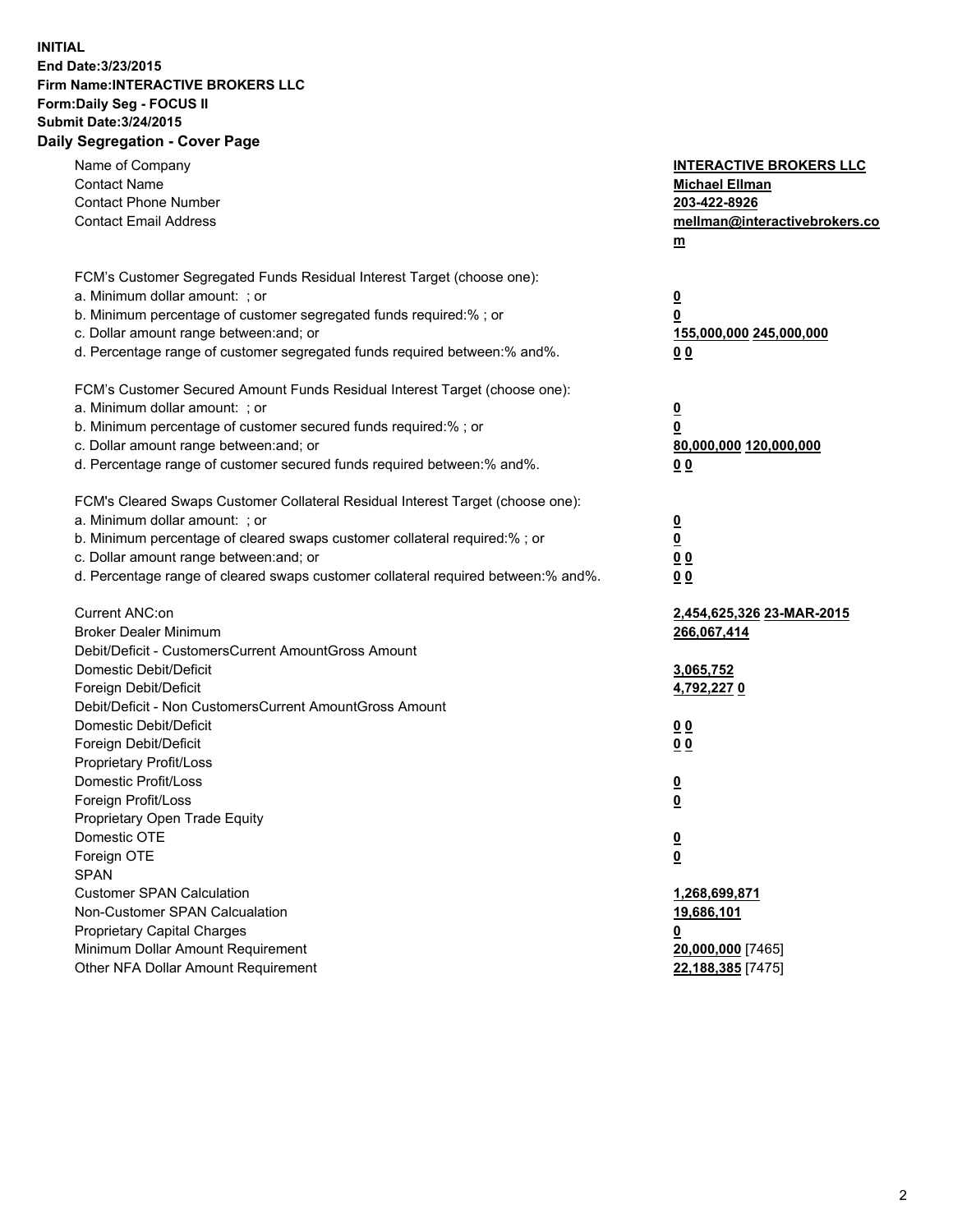## **INITIAL End Date:3/23/2015 Firm Name:INTERACTIVE BROKERS LLC Form:Daily Seg - FOCUS II Submit Date:3/24/2015 Daily Segregation - Secured Amounts**

|     | Foreign Futures and Foreign Options Secured Amounts                                         |                                    |
|-----|---------------------------------------------------------------------------------------------|------------------------------------|
|     | Amount required to be set aside pursuant to law, rule or regulation of a foreign            | $0$ [7305]                         |
|     | government or a rule of a self-regulatory organization authorized thereunder                |                                    |
| 1.  | Net ledger balance - Foreign Futures and Foreign Option Trading - All Customers             |                                    |
|     | A. Cash                                                                                     | 423,849,257 [7315]                 |
|     | B. Securities (at market)                                                                   | $0$ [7317]                         |
| 2.  | Net unrealized profit (loss) in open futures contracts traded on a foreign board of trade   | 17,641,781 [7325]                  |
| 3.  | Exchange traded options                                                                     |                                    |
|     | a. Market value of open option contracts purchased on a foreign board of trade              | 219,552 [7335]                     |
|     | b. Market value of open contracts granted (sold) on a foreign board of trade                | -105,473 [7337]                    |
| 4.  | Net equity (deficit) (add lines 1.2. and 3.)                                                | 441,605,117 [7345]                 |
| 5.  | Account liquidating to a deficit and account with a debit balances - gross amount           | 4,792,227 [7351]                   |
|     | Less: amount offset by customer owned securities                                            | 0 [7352] 4,792,227 [7354]          |
| 6.  | Amount required to be set aside as the secured amount - Net Liquidating Equity              | 446,397,344 [7355]                 |
|     | Method (add lines 4 and 5)                                                                  |                                    |
| 7.  | Greater of amount required to be set aside pursuant to foreign jurisdiction (above) or line | 446,397,344 [7360]                 |
|     | 6.                                                                                          |                                    |
|     | FUNDS DEPOSITED IN SEPARATE REGULATION 30.7 ACCOUNTS                                        |                                    |
| 1.  | Cash in banks                                                                               |                                    |
|     | A. Banks located in the United States                                                       | 62,958,771 [7500]                  |
|     | B. Other banks qualified under Regulation 30.7                                              | 0 [7520] 62,958,771 [7530]         |
| 2.  | Securities                                                                                  |                                    |
|     | A. In safekeeping with banks located in the United States                                   | 328,729,515 [7540]                 |
|     | B. In safekeeping with other banks qualified under Regulation 30.7                          | 0 [7560] 328,729,515 [7570]        |
| 3.  | Equities with registered futures commission merchants                                       |                                    |
|     | A. Cash                                                                                     | $0$ [7580]                         |
|     | <b>B.</b> Securities                                                                        | $0$ [7590]                         |
|     | C. Unrealized gain (loss) on open futures contracts                                         | $0$ [7600]                         |
|     | D. Value of long option contracts                                                           | $0$ [7610]                         |
|     | E. Value of short option contracts                                                          | 0 [7615] 0 [7620]                  |
| 4.  | Amounts held by clearing organizations of foreign boards of trade                           |                                    |
|     | A. Cash                                                                                     | $0$ [7640]                         |
|     | <b>B.</b> Securities                                                                        | <u>0</u> [7650]                    |
|     | C. Amount due to (from) clearing organization - daily variation                             | $0$ [7660]                         |
|     | D. Value of long option contracts                                                           | $0$ [7670]                         |
|     | E. Value of short option contracts                                                          | 0 [7675] 0 [7680]                  |
| 5.  | Amounts held by members of foreign boards of trade                                          |                                    |
|     | A. Cash                                                                                     | 129,694,607 [7700]                 |
|     | <b>B.</b> Securities                                                                        | $0$ [7710]                         |
|     | C. Unrealized gain (loss) on open futures contracts                                         | 18,423,355 [7720]                  |
|     | D. Value of long option contracts                                                           | 219,544 [7730]                     |
|     | E. Value of short option contracts                                                          | -105,469 [7735] 148,232,037 [7740] |
| 6.  | Amounts with other depositories designated by a foreign board of trade                      | 0 [7760]                           |
| 7.  | Segregated funds on hand                                                                    | $0$ [7765]                         |
| 8.  | Total funds in separate section 30.7 accounts                                               | 539,920,323 [7770]                 |
| 9.  | Excess (deficiency) Set Aside for Secured Amount (subtract line 7 Secured Statement         | 93,522,979 [7380]                  |
|     | Page 1 from Line 8)                                                                         |                                    |
| 10. | Management Target Amount for Excess funds in separate section 30.7 accounts                 | 80,000,000 [7780]                  |
| 11. | Excess (deficiency) funds in separate 30.7 accounts over (under) Management Target          | 13,522,979 [7785]                  |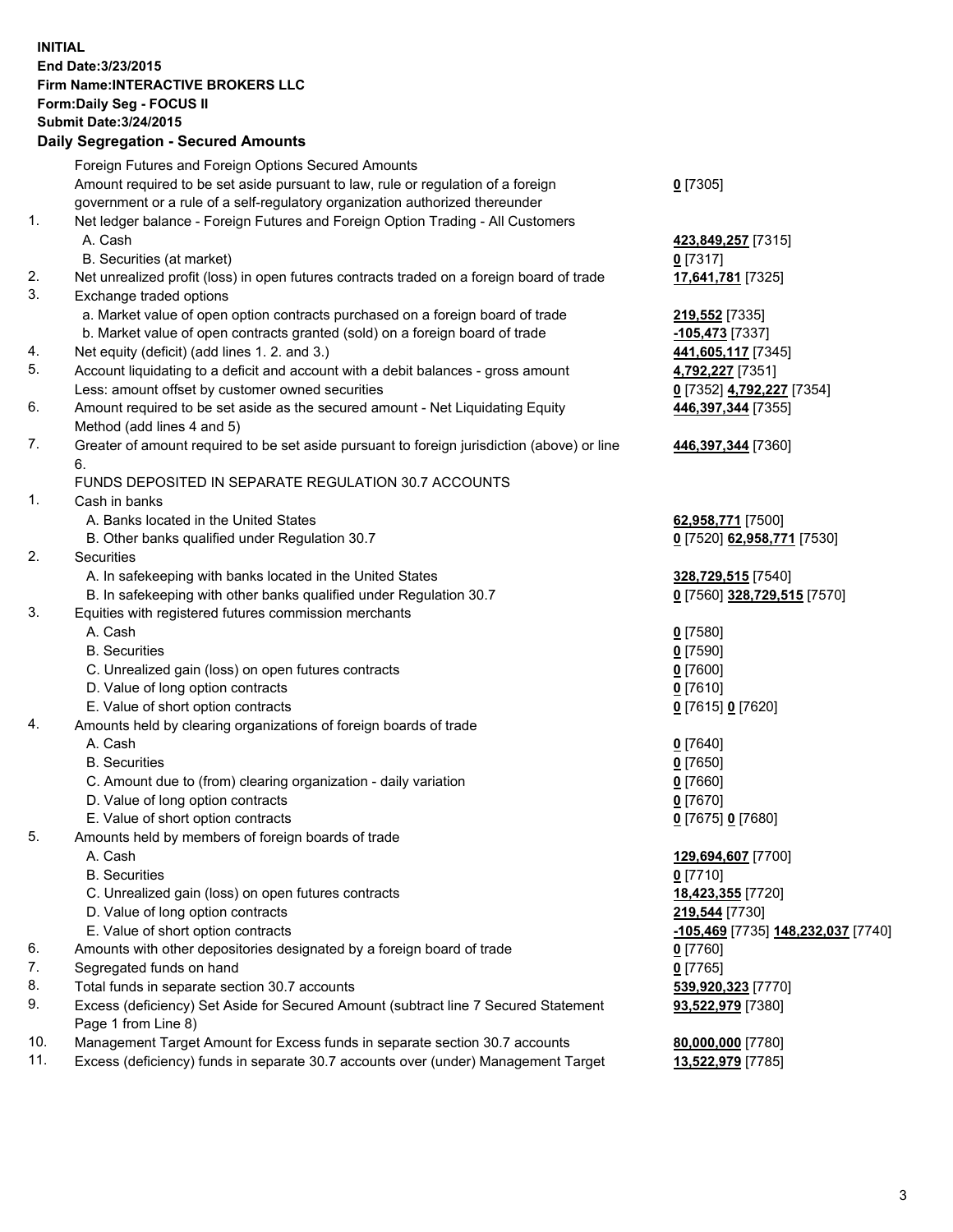**INITIAL End Date:3/23/2015 Firm Name:INTERACTIVE BROKERS LLC Form:Daily Seg - FOCUS II Submit Date:3/24/2015 Daily Segregation - Segregation Statement** SEGREGATION REQUIREMENTS(Section 4d(2) of the CEAct) 1. Net ledger balance A. Cash **2,602,919,403** [7010] B. Securities (at market) **0** [7020] 2. Net unrealized profit (loss) in open futures contracts traded on a contract market **-70,714,817** [7030] 3. Exchange traded options A. Add market value of open option contracts purchased on a contract market **108,338,095** [7032] B. Deduct market value of open option contracts granted (sold) on a contract market **-183,069,831** [7033] 4. Net equity (deficit) (add lines 1, 2 and 3) **2,457,472,850** [7040] 5. Accounts liquidating to a deficit and accounts with debit balances - gross amount **3,065,752** [7045] Less: amount offset by customer securities **0** [7047] **3,065,752** [7050] 6. Amount required to be segregated (add lines 4 and 5) **2,460,538,602** [7060] FUNDS IN SEGREGATED ACCOUNTS 7. Deposited in segregated funds bank accounts A. Cash **226,540,949** [7070] B. Securities representing investments of customers' funds (at market) **1,490,676,060** [7080] C. Securities held for particular customers or option customers in lieu of cash (at market) **0** [7090] 8. Margins on deposit with derivatives clearing organizations of contract markets A. Cash **14,697,470** [7100] B. Securities representing investments of customers' funds (at market) **123,249,425** [7110] C. Securities held for particular customers or option customers in lieu of cash (at market) **0** [7120] 9. Net settlement from (to) derivatives clearing organizations of contract markets **-1,756,509** [7130] 10. Exchange traded options A. Value of open long option contracts **2,628,588** [7132] B. Value of open short option contracts **-8,117,408** [7133] 11. Net equities with other FCMs A. Net liquidating equity **-65,658,416** [7140] B. Securities representing investments of customers' funds (at market) **878,193,363** [7160] C. Securities held for particular customers or option customers in lieu of cash (at market) **0** [7170] 12. Segregated funds on hand **0** [7150] 13. Total amount in segregation (add lines 7 through 12) **2,660,453,522** [7180] 14. Excess (deficiency) funds in segregation (subtract line 6 from line 13) **199,914,920** [7190] 15. Management Target Amount for Excess funds in segregation **155,000,000** [7194]

16. Excess (deficiency) funds in segregation over (under) Management Target Amount Excess

**44,914,920** [7198]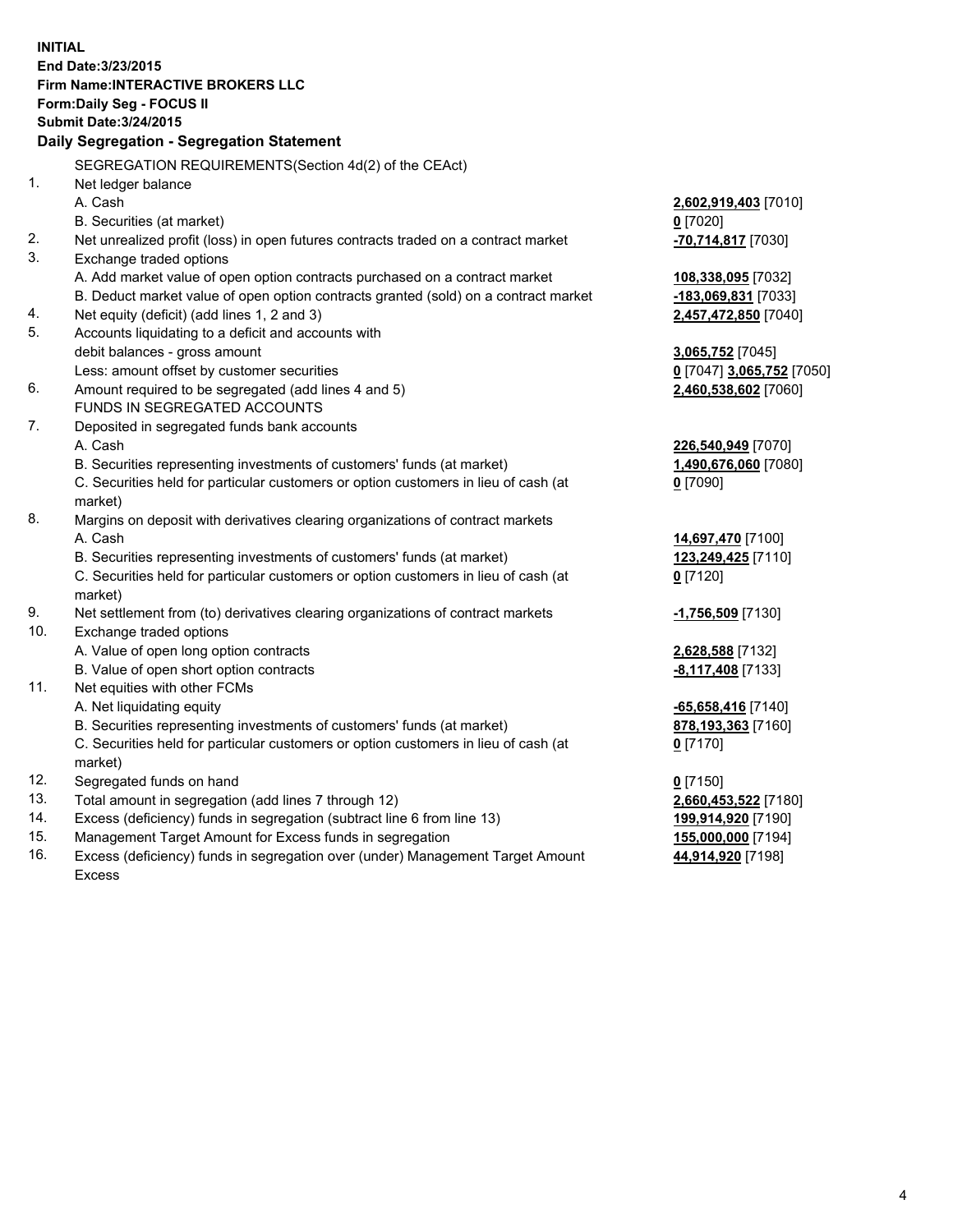## **INITIAL End Date:3/23/2015 Firm Name:INTERACTIVE BROKERS LLC Form:Daily Seg - FOCUS II Submit Date:3/24/2015 Daily Segregation - Supplemental**

| $\blacksquare$           | Total gross margin deficiencies - Segregated Funds Origin                              | 12,046 [9100]  |
|--------------------------|----------------------------------------------------------------------------------------|----------------|
| $\sim$                   | Total gross margin deficiencies - Secured Funds Origin                                 | 260,292 [9101] |
| $\blacksquare$           | Total gross margin deficiencies - Cleared Swaps Customer Collateral Funds Origin       | $0$ [9102]     |
| $\blacksquare$           | Total gross margin deficiencies - Noncustomer and Proprietary Accounts Origin          | $0$ [9103]     |
| $\blacksquare$           | Total number of accounts contributing to total gross margin deficiencies - Segregated  | 1 [9104]       |
|                          | Funds Origin                                                                           |                |
| $\blacksquare$           | Total number of accounts contributing to total gross margin deficiencies - Secured     | 5[9105]        |
|                          | Funds Origin                                                                           |                |
| $\blacksquare$           | Total number of accounts contributing to the total gross margin deficiencies - Cleared | $0$ [9106]     |
|                          | Swaps Customer Collateral Funds Origin                                                 |                |
| $\overline{\phantom{a}}$ | Total number of accounts contributing to the total gross margin deficiencies -         | $0$ [9107]     |
|                          | Noncustomer and Proprietary Accounts Origin                                            |                |
| $\overline{\phantom{a}}$ | Upload a copy of the firm's daily margin report the FCM uses to issue margin calls     |                |
|                          | which corresponds with the reporting date.                                             |                |

03.23.2015 Commodity Margin Deficiency Report.xls